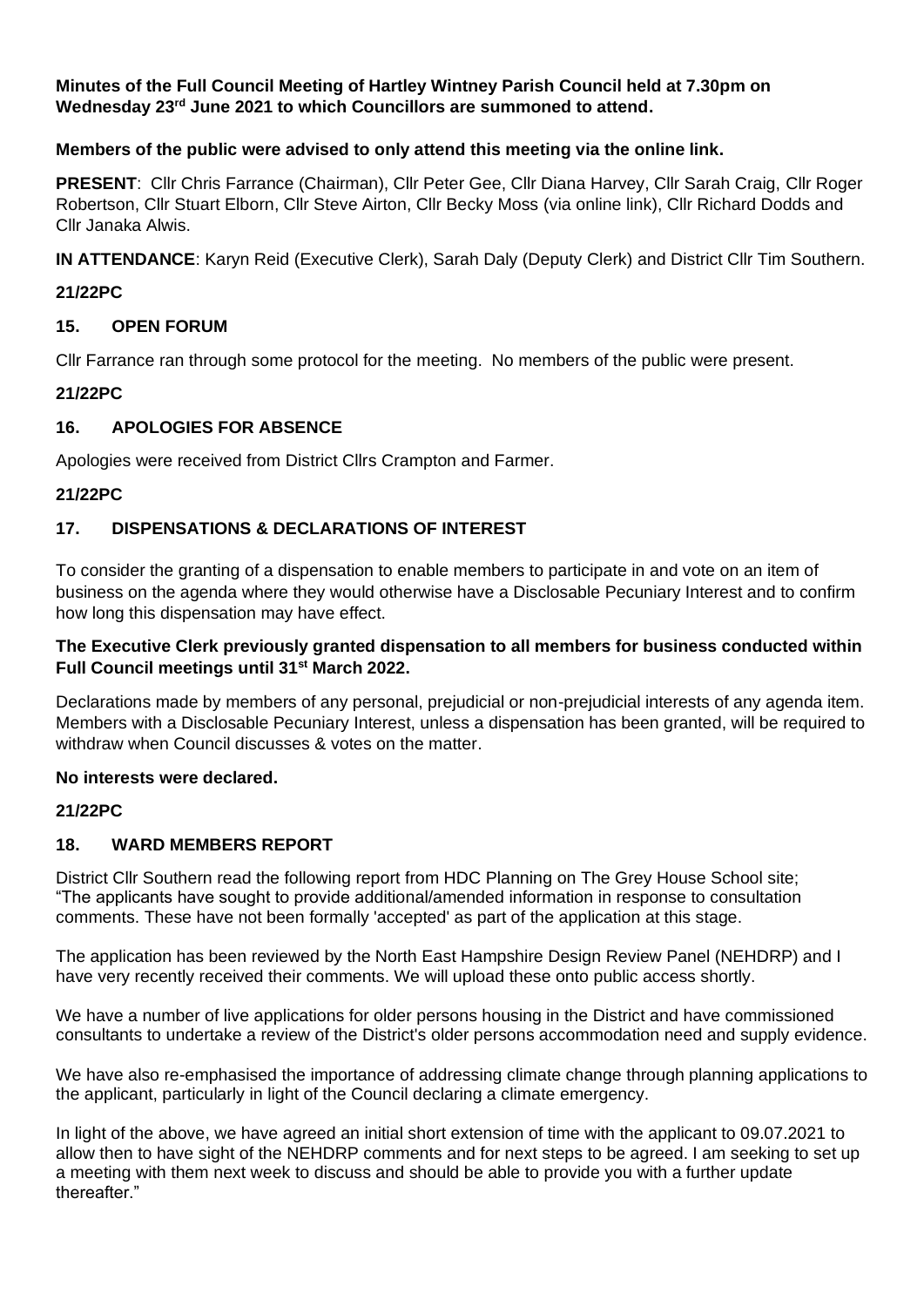Cllr Robertson requested that District Cllr Crampton's attention is brought to the chaotic parking situation in Dilly Lane. This has been raised with Phil Shepherd at HDC.

Cllr Robertson also expressed disappointment at the article regarding Hatton's Pond in the Hart News publication that referenced polluted waste. The waste can be disposed of onto non-agricultural land. It was suggested that Cllr Robertson email the HDC Countryside Service and copy District Cllr Southern into the correspondence for an update on the project.

# **ACTION: Cllr Robertson to contact HDC Countryside Team regarding Hatton's Pond.**

Cllr Harvey asked for an update regarding the sheds opposite White Lion Antiques. There is no further progress on this although HDC are still trying to get them removed.

Cllr Airton asked about the fences recently installed around the perimeter of Hazeley Heath and whether the Health and Safety issue has been addressed regarding dog walkers and cattle coming onto the site. District Cllr Southern urged people to be sensible and take precautions with their animals. Some fencing is subterranean, and the cattle will receive a small electric shock if they cross the boundary.

# **21/22PC**

# **19. APPROVAL OF MINUTES**

Cllr Elborn should be listed under Finance Committee.

Cllr Robertson suggested that draft minutes are circulated within a week of the meeting, rather than waiting until the next meeting. Cllr Airton asked the same regarding the Action Logs. Cllr Farrance has discussed this with the Executive Clerk, and this will be the objective going forward.

District Cllr Southern requested the Executive Clerk give notice of when meetings are, now they are face to face again as they can conflict with District Councillors other commitments.

Item 10 referring to the HDC Association of Parish and Town Councils should list Cllr Harvey and Cllr Farrance as the representatives.

Cllr Gee proposed approval of the minutes of the Full Council Annual General Meeting on  $5<sup>th</sup>$  May 2021 subject to the amendments noted; seconded by Cllr Harvey.

# **AGREED by all.**

# **21/22PC**

# **20. ACTIONS LOG & CLERK'S / PARISH OFFICE SUMMARY REPORT**

#### 21/22PC 12

HDC have given permission for a bench at Phoenix Green, although the exact location has yet to be determined.

# Parish Office Report

The Deputy Clerk has drafted an Events Diary for the remainder of the year, and this will be discussed at the next E&A Committee.

The Executive Clerk summarised the statutory process for the Parish Councillor vacancies. Cllr Sutton's vacancy can be co-opted, Cllr Wilson's vacancy will go to by-election as 10 signatories were received. Cllrs Airton and Robertson expressed support for an election. Cllr Craig queried whether a full election could take place. The Executive Clerk explained that it is not the choice of HWPC whether to hold an election, that is down to the parishioners. However, HWPC may choose to wait until after the by-election to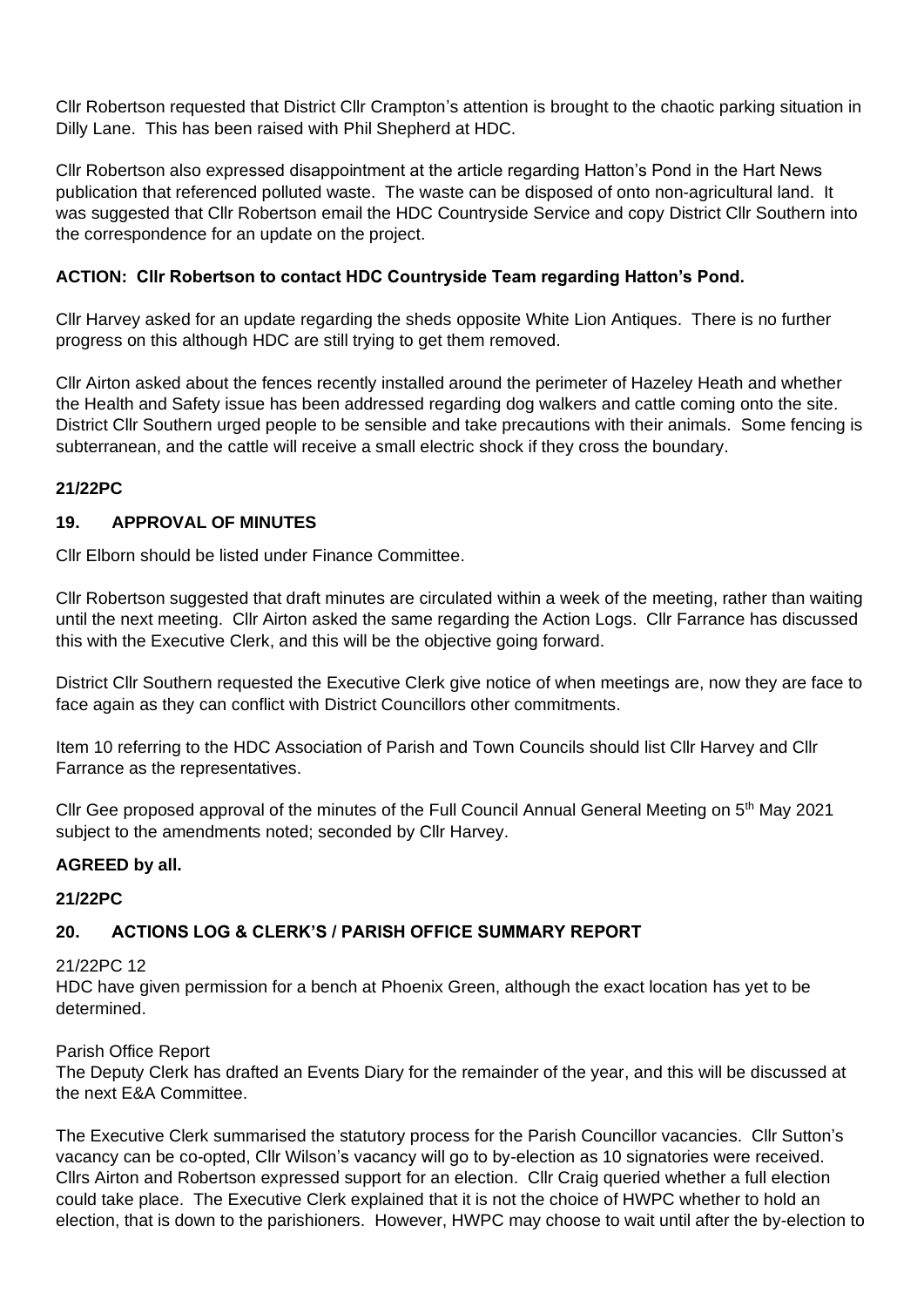see if more than one candidate has put themselves forward and co-opt the other vacancy after that. Cllr Airton proposed the by-election takes place first and the co-option is delayed until after this. Cllr Farrance requested a vote on this matter.

# **ALL IN FAVOUR**

Cllr Craig suggested substituting fireworks at the Christmas Market with the Snow Windows project. Cllr Airton queried the costs of both. The Executive Clerk suggested a compromise could be a laser show to signal the end of the market instead of the fireworks as these usually provide a good finale to the event and they are enjoyed by all.

# **21/22PC**

# **21. PARISH COUNCIL FINANCE**

i) Annual return section 1 - annual governance statement for 20/21 Cllr Gee proposed approval of the Annual return section 1 - annual governance statement for 20/21; seconded by Cllr Robertson.

# **AGREED by all.**

ii) Annual return section 2 – accounting statements 20/21 Cllr Gee proposed approval of the Annual return section 2 – accounting statements 20/21; seconded by Cllr Craig.

# **AGREED by all.**

iii) Income & expenditure, cashbooks & bank reconciliations for April 2021 & associated bank balances These will be tabled at the next Finance Committee once the Executive Clerk has closed the month end, and ratified at the following Full Council meeting.

iv) To receive summary of all financial approvals actioned under delegated powers and Rapid Response Protocol

The summary of all financial approvals actioned under delegated powers and Rapid Response Protocol was received by all members.

# v) Payments listing

Cllr Robertson requested an addendum on future payments listing to make councillors aware of the work that has been undertaken by external contractors and companies. The Executive Clerk agreed to attach quotes or more information alongside the payments listing.

# **21/22PC**

# **22. PARISH COUNCIL MATTERS**

i) Sports Pavilion – summary update and financial expenditure Cllr Airton shared a PowerPoint presentation to update councillors about the project.

Councillors queried whether any contingency funds have been built into the finances. This has been accounted for in quotes submitted by external contractors. Cllr Robertson suggested external users that book the club could be represented on the Management Committee. Cllr Gee did not agree it was the role of the Parish Office to manage bookings. Several issues were discussed but ultimately the asset belongs to HWPC. The Executive Clerk felt this was the right management structure in the short term once the pavilion is open. Cllr Airton is confident that the pavilion will be ready for the official opening in September. It would be an ideal opportunity to tie this in with the Community Awards and encourage villagers to attend.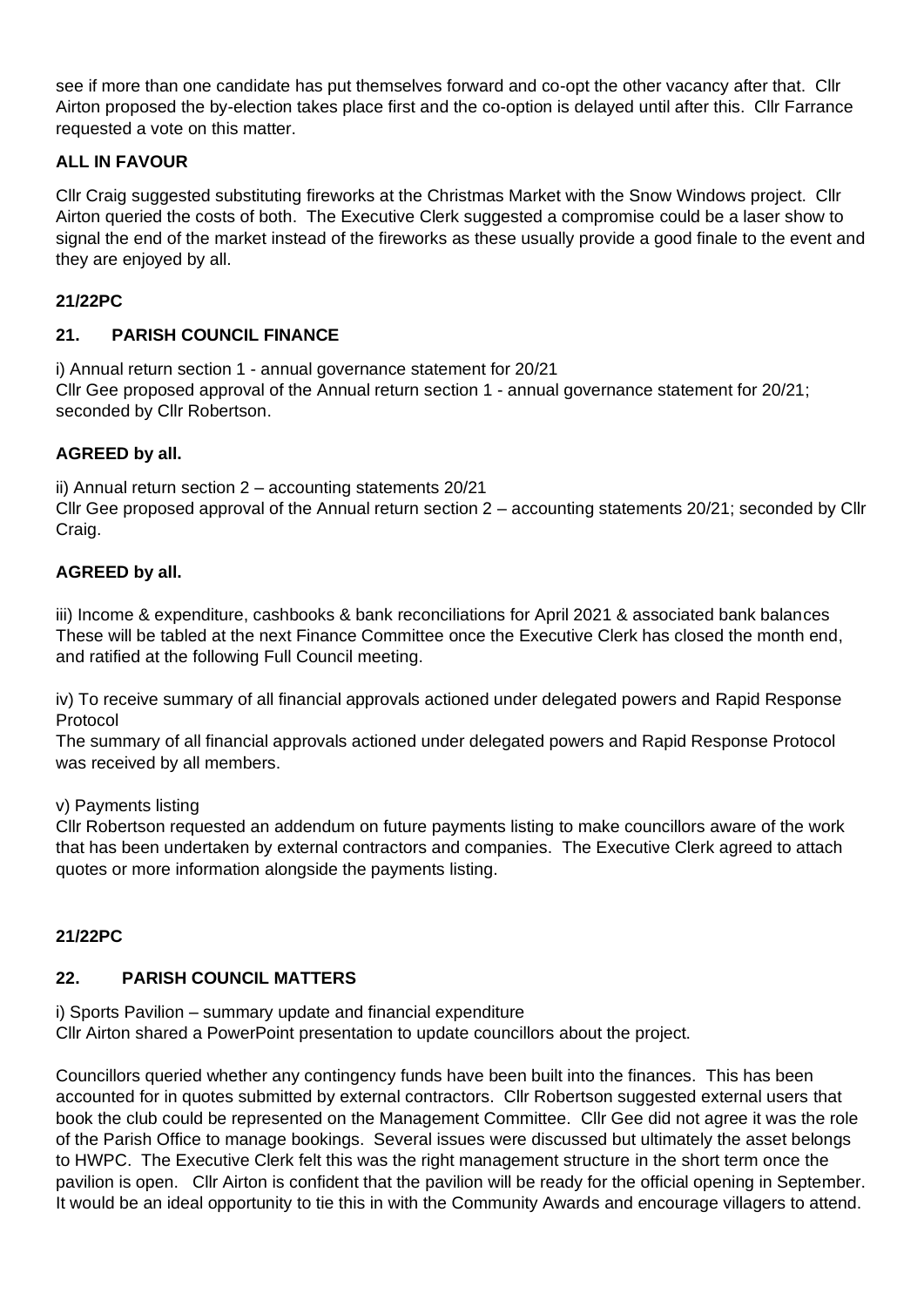Cllr Farrance felt HWPC was now seeing the benefit of 10 years investment and it is a credit to those involved. The project has made significant progress over the past two to three years since Cllr Airton and the Executive Clerk joined the Committee.

ii) To review and approve the new Community Bus Charter

Cllr Robertson queried the need for an enhanced DBS check. This is necessary as vulnerable people are being transported.

Cllr Craig proposed approval of the new Community Bus Charter; seconded by Cllr Elborn.

# **AGREED by all.**

# iii) Shapley Heath

Cllr Farrance reported that a survey is out now with a closing date of  $8<sup>th</sup>$  July. Councillors were encouraged to read the article that Cllr Farrance has written for Contact and the HWPC website, and to respond to the survey.

# iv) Parking Tickets – Red Bays Monachus Car Park

The Executive Clerk reported that the office have been contacted regarding the need for tickets to be displayed now in the red car parking bays and there have also been posts on social media. This new scheme was mentioned during an online meeting with John Elson, Cllr Farrance and the Executive Clerk but there was no formal communication about when this would be implemented. There are signs in the car park, but they are very small and there is only another week's grace where people will get a warning if they do not display a ticket. The Executive Clerk asked councillors whether HWPC should go back to HDC to request an extended notice period to give time for HWPC to advertise and make people fully aware before they start getting penalty tickets. There is no current evidence to show that there is a problem with people staying for free beyond 90 minutes.

Cllr Farrance summarised the discussion that took place. HDC will be asked for the data on number of free tickets issued so usage of the red bays can be matched against the cost of these. The data on how many penalty tickets have been issued will also be requested as well as an extended warning period until the end of July.

Cllr Farrance declined the request for a vote and felt that there was consensus on accepting the new ticketing system and requesting HDC delay implementation of penalty tickets until the end of July.

# **21/22PC**

# **23. CURRENT PLANNING & LICENSING APPLICATIONS inc. TRACKED APPLICATIONS**

Cllr Harvey reported that all applications have been dealt with as the expiry dates have already passed and a summary of responses was shared. The application regarding a property on Mount Pleasant has since been withdrawn.

# **21/22PC**

# **24. CHAIRMAN'S ANNOUNCEMENTS & PARISH COUNCILLOR MATTERS**

Cllr Robertson – Has an updated quote for a replacement Parish truck for approximately £28,000. The allocated budget is £25,000 and this will need approval at E&A Committee.

# **ACTION: Cllr Robertson to send vehicle quotation to the Executive Clerk prior to the next E&A Committee meeting.**

Cllr Alwis – Many of the village litter and dog bins are frequently overflowing. The quantity does not seem sufficient for the amount of waste being generated. HWPC owned bins are emptied on a weekly basis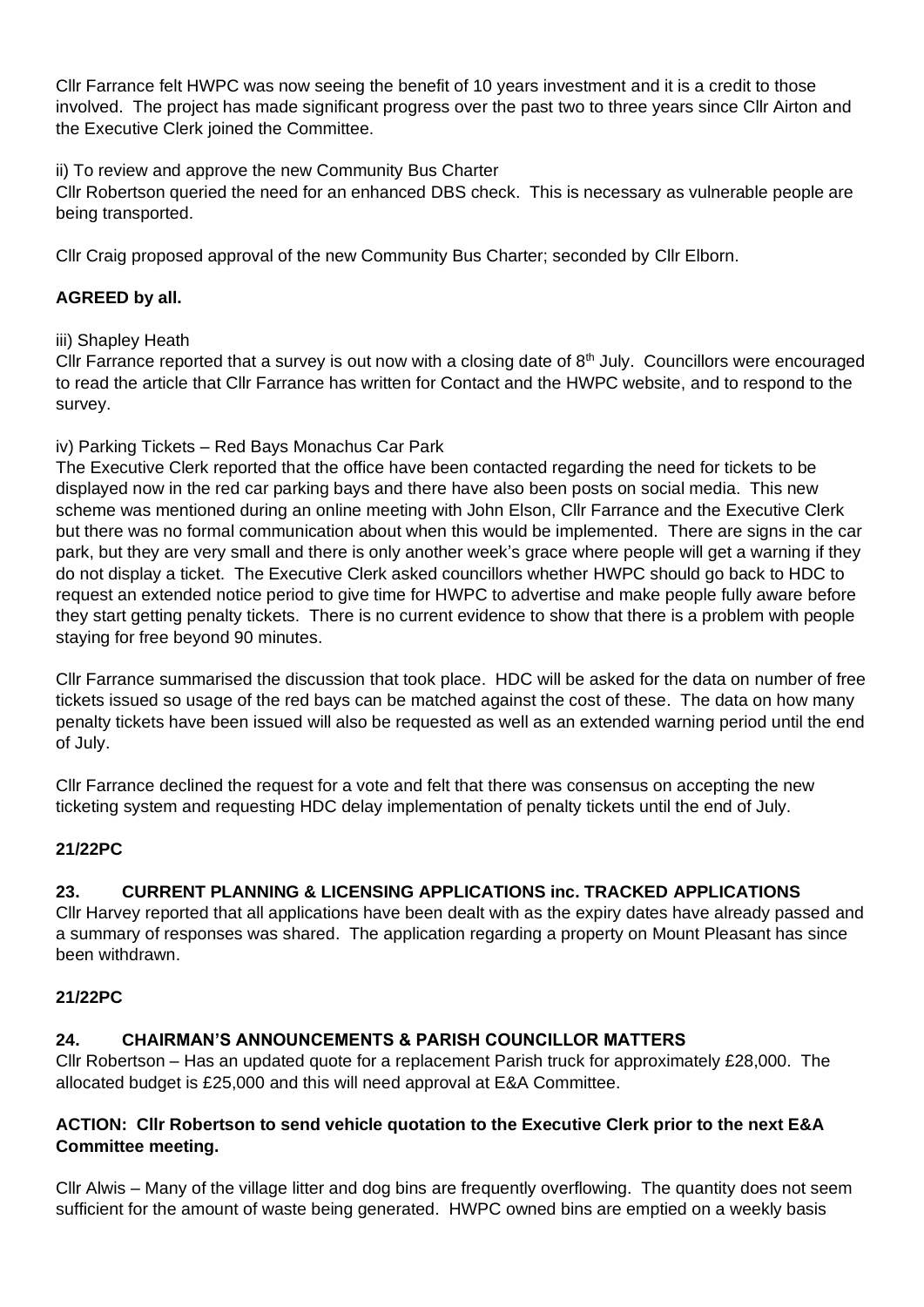every Wednesday but HDC bins are done on a two week cycle. The Executive Clerk suggested residents contact HDC with their complaints direct and including the locations of the bins.

Cllr Craig – Flagged up the Platinum Jubilee next year so that HWPC can start thinking about organising an event. Cllr Elborn and the Deputy Clerk have made contact with the PTA and they wil be interested in linking in with any plans.

# **21/22PC**

## **25. COMMITTEE MINUTES & UPDATE INC. WORKING GROUPS**

i) Community Hub

The Executive Clerk has recently met with Cllr Farrance, Kelvin Fay and Dorothy Harvey to clarify what the Community Hub are working on and how it fits with HWPC.

#### ii) Retailer Engagement

A number of conversations have taken place with the retailers about supporting the High Street. The relaunch was a bit diluted and lacked the impact of the Snow Windows project. There hasn't been much feedback about the free parking or the relaunch, but this is difficult to quantify. Cllr Farrace will reconvene with the retailers and see how HWPC can further support them.

iii) Committee meetings – to receive approved minutes

Minutes of Committee meetings were received by all members.

## **21/22PC**

## **26. CORRESPONDENCE & DATES OF MEETINGS**

Tony Woods wanted HWPC to note that he recently contacted Colin Horwood at short notice to go and look at leaking tap at St Mary's. Colin was quick to respond to the request and sort out the problem with no charge.

Snow Windows have approached HWPC regarding a rerun of last years project. They have earmarked a few dates in December that the work could be done. Cllr Farrance deferred the discussion to the E&A Committee.

SSE have informed HWPC of some proposed cabling work at Hunts Common and requested consent as the landowner. The area is owned by HDC so the Executive Clerk will respond accordingly.

# **ACTION: Executive Clerk to respond to SSE's request regarding cabling works.**

To review and agree which meetings are to take place until the end of July:

E&A Committee – Monday  $28<sup>th</sup>$  June 2021 at 7.30pm (Jubilee Hall) Planning & Infrastructure Committee – Monday 12<sup>th</sup> July 2021 at 7.00pm (Jubilee Hall) Policy Committee – Thursday 15<sup>th</sup> July 2021 at 7.00pm (Edward Hall) Finance Committee – Thursday 22nd July 2021 at 7.00pm (Edward Hall)

There being no further business the meeting was closed at 10.00pm.